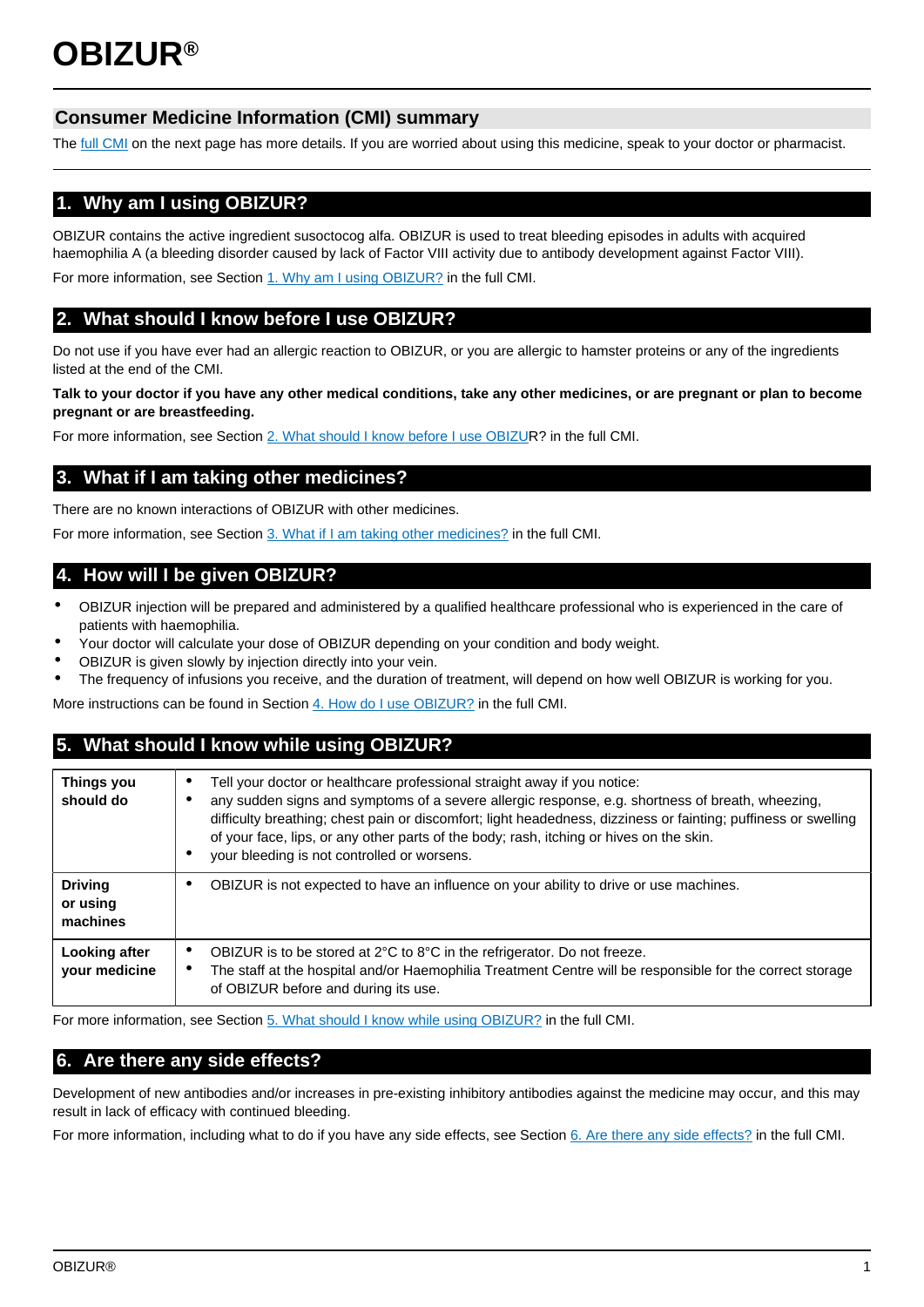## <span id="page-1-0"></span>**Consumer Medicine Information (CMI)**

This leaflet provides important information about using OBIZUR. **You should also speak to your doctor or pharmacist if you would like further information or if you have any concerns or questions about using OBIZUR.**

#### **Where to find information in this leaflet:**

- [1. Why am I using OBIZUR?](#page-1-1)
- [2. What should I know before I use OBIZUR?](#page-1-2)
- [3. What if I am taking other medicines?](#page-1-3)
- [4. How do I use OBIZUR?](#page-1-4)
- [5. What should I know while using OBIZUR?](#page-2-0)
- [6. Are there any side effects?](#page-2-1)
- [7. Product details](#page-2-2)

## <span id="page-1-1"></span>**1. Why am I using OBIZUR?**

#### **OBIZUR contains the active ingredient susoctocog alfa.**

OBIZUR is a recombinant DNA derived, anti-haemophilic Factor VIII.

#### **OBIZUR is used to treat bleeding episodes in adult patients with Acquired Haemophilia A (a bleeding disorder caused by lack of Factor VIII due to antibody development against Factor VIII).**

Factor VIII is necessary for the blood to form clots and stop bleedings. In patients with acquired haemophilia A, Factor VIII is not working properly because the patient has developed antibodies to the human body's Factor VIII which neutralise this blood clotting Factor and prevent blood from clotting.

OBIZUR works by temporarily replacing the missing Factor VIII activity so that blood can form clots at the site of bleeding.

## <span id="page-1-2"></span>**2. What should I know before I use OBIZUR?**

#### **Warnings**

#### **Do not use OBIZUR if:**

- you are allergic to susoctocog alfa, or any of the ingredients listed at the end of this leaflet.
- you are allergic to hamster proteins or if you have a known allergy to medicines of hamster origin.

Always check the ingredients to make sure you can use this medicine.

#### **Check with your doctor if you:**

- have or have had any other medical conditions especially heart problems.
- have had a history of blood clots or are at risk of developing blood clots.
- are on a controlled sodium diet.

During treatment, you may be at risk of developing certain side effects. It is important you understand these risks and how to monitor for them. See additional information under Section [6. Are there any side effects?](#page-2-1)

#### **Pregnancy and breastfeeding**

Check with your doctor if you are pregnant or intend to become pregnant. It is not known if OBIZUR may harm your unborn baby.

Talk to your doctor if you are breastfeeding or intend to breastfeed. It is not known if OBIZUR passes into your milk and if it can harm your baby.

## <span id="page-1-3"></span>**3. What if I am taking other medicines?**

Tell your doctor or pharmacist if you are taking any other medicines, including any medicines, vitamins or supplements that you buy without a prescription from your pharmacy, supermarket or health food shop.

#### **Some medicines may interfere with each other and affect how they work.**

There are no known interactions of OBIZUR with other medicines.

**Check with your doctor or pharmacist if you are not sure about what medicines, vitamins or supplements you are taking and if these affect OBIZUR.**

## <span id="page-1-4"></span>**4. How will I be given OBIZUR?**

OBIZUR will be given to you in a hospital or Haemophilia Treatment Centre and under the care of your doctor who is experienced in the care of patients with haemophilia.

#### **How much you will be given**

- Your doctor will calculate your dose of OBIZUR depending on your condition and body weight.
- The frequency of infusions you receive, and the duration of treatment will depend on how well OBIZUR is working for you.
- The recommended first dose is 200 Units (U) per kilogram bodyweight. Your doctor will measure your Factor VIII activity regularly to see how well you are responding to OBIZUR and decide on how much OBIZUR to give you on your next dose. Your doctor will adjust the dose and duration of OBIZUR until your bleeding stopped.

#### **How is OBIZUR given**

- OBIZUR is given slowly by injection and your doctor or a qualified healthcare professional will inject OBIZUR directly into your vein.
- Before you receive your OBIZUR injection, your doctor or a qualified healthcare professional will mix the vial of OBIZUR powder with the water for injections, which is included in the pack, to form a clear solution.

#### **If you forget to use OBIZUR**

As OBIZUR is given to you by your doctor or a qualified healthcare professional, it is unlikely that you will have a missed dose.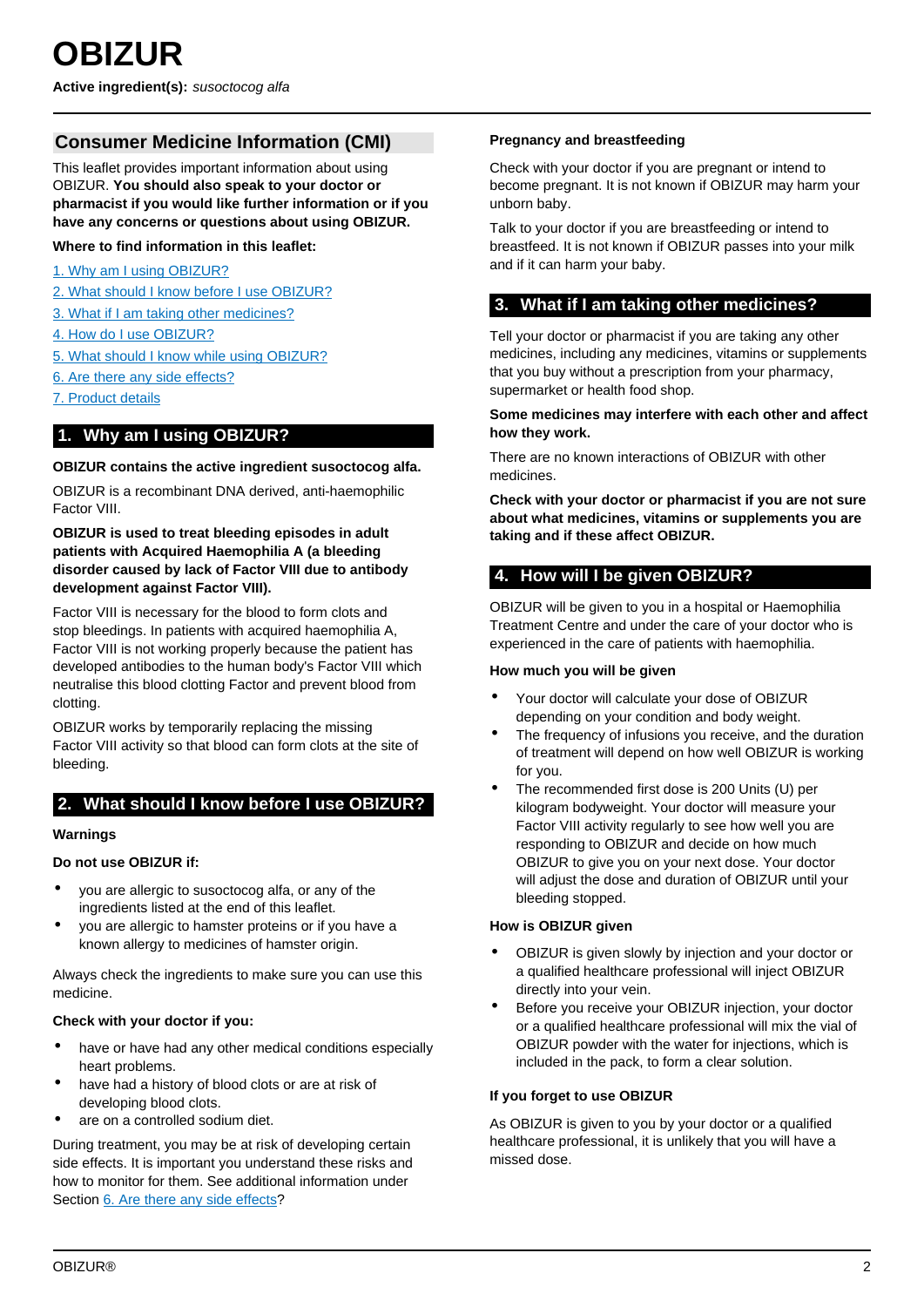#### **If you use too much OBIZUR**

As your dose is calculated by your doctor based on your condition and body weight, it is unlikely that you will be given too much OBIZUR.

However, if you think that you have used too much OBIZUR, you may need urgent medical attention.

#### **You should immediately:**

- phone the Poisons Information Centre (**by calling 13 11 26**), or
- contact your doctor, or
- go to the Emergency Department at your nearest hospital.

#### **You should do this even if there are no signs of discomfort or poisoning.**

# <span id="page-2-0"></span>**5. What should I know while using OBIZUR?**

### **Things you should do**

You will have your blood tested before and after your first OBIZUR injection, and also regularly in between injections. This is so that your doctor and/or healthcare professional can monitor your blood level of Factor VIII to see how well OBIZUR is working for you. You will also have your bloods taken to check if you have developed any inhibitory antibodies to OBIZUR.

#### **Tell your doctor and/or healthcare professional straight away if you notice:**

- any sudden signs and symptoms of a severe allergic response, e.g.
	- o shortness of breath, wheezing, difficulty breathing,
	- o chest pain or discomfort
	- o light headedness, dizziness, fainting
	- o puffiness or swelling of your face, lips, tongue, or any parts of your body
	- rashes, itchiness, or hives on your skin.
- your bleeding is not controlled or worsens.

## **Things you should not do**

• Do not stop receiving OBIZUR because you are feeling better, unless advised by your doctor or healthcare professional.

#### **Driving or using machines**

### **Be careful before you drive or use any machines or tools until you know how OBIZUR affects you.**

OBIZUR is not expected to have an influence on your ability to drive and use machines.

#### **Looking after your medicine**

Store at 2°C to 8°C in a refrigerator. Do not freeze.

The staff at the hospital and/or Haemophilia Treatment Centre will be responsible for the correct storage of OBIZUR before and during its use. They will also take care of discarding any unused solution after you have received your injection.

#### <span id="page-2-1"></span>**Keep OBIZUR out of reach of children.**

## **6. Are there any side effects?**

All medicines can have side effects. If you do experience any side effects, most of them are minor and temporary. However, some side effects may need medical attention.

See the information below and, if you need to, ask your doctor or pharmacist if you have any further questions about side effects.

## **Less serious side effects**

| Less serious side effects |                                                                                | What to do                                                                       |
|---------------------------|--------------------------------------------------------------------------------|----------------------------------------------------------------------------------|
|                           | Development of antibodies against<br>OBIZUR detected in blood test<br>results. | <b>Your doctor</b><br>will discuss<br>this with you<br>and decide<br>what to do. |

#### **Serious side effects**

| Serious side effects                                                                                                                                                                                                                                                                                                                                                                   | What to do                                                                                                                                                                                              |
|----------------------------------------------------------------------------------------------------------------------------------------------------------------------------------------------------------------------------------------------------------------------------------------------------------------------------------------------------------------------------------------|---------------------------------------------------------------------------------------------------------------------------------------------------------------------------------------------------------|
| Rapid increase in existing inhibitory<br>antibodies to OBIZUR may develop,<br>which may result in lack of efficacy<br>with continued bleeding. Signs and<br>symptoms include:<br>bruises<br>bleeding of the mouth and gums<br>blood in urine or stool<br>frequent and hard-to-stop<br>nosebleeds<br>swelling and pain or tightness in<br>the joints, e.g. knees, elbows and<br>ankles. | <b>Call your</b><br>doctor straight<br>away, or go<br>straight to the<br><b>Emergency</b><br>Department at<br><b>your nearest</b><br>hospital if you<br>notice any of<br>these serious<br>side effects. |

#### **Tell your doctor or pharmacist if you notice anything else that may be making you feel unwell.**

Other side effects not listed here may occur in some people.

#### **Reporting side effects**

After you have received medical advice for any side effects you experience, you can report side effects to the Therapeutic Goods Administration online at [www.tga.gov.au/](http://www.tga.gov.au/reporting-problems) [reporting-problems](http://www.tga.gov.au/reporting-problems). By reporting side effects, you can help provide more information on the safety of this medicine.

#### **Always make sure you speak to your doctor or pharmacist before you decide to stop taking any of your medicines.**

## <span id="page-2-2"></span>**7. Product details**

#### **What OBIZUR contains**

| susoctocog alfa            |
|----------------------------|
| polysorbate 80             |
| sodium chloride            |
| sucrose                    |
| sodium citrate dihydrate   |
| calcium chloride dihydrate |
|                            |